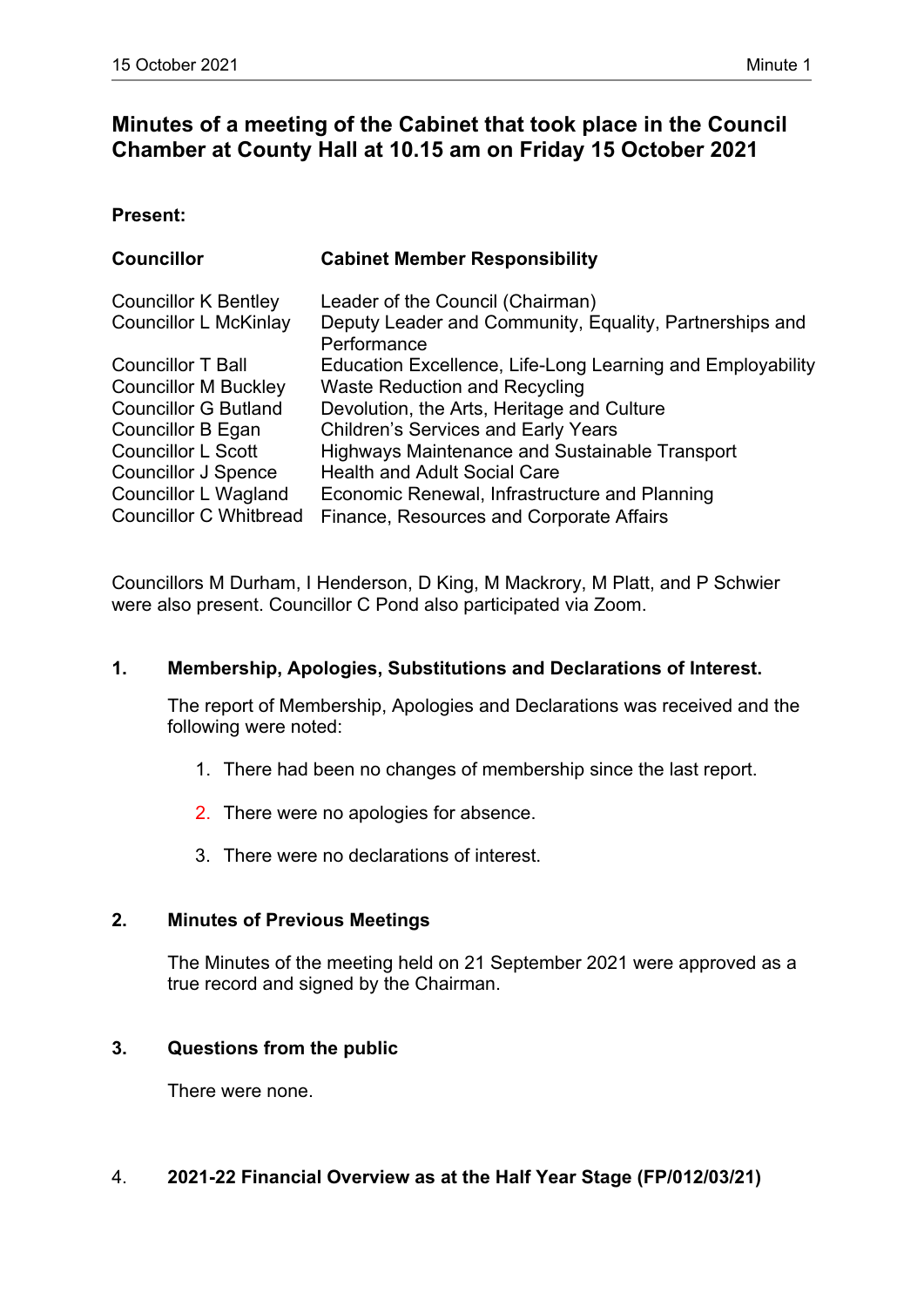The Cabinet received a report setting out the current forecast financial position of Essex County Council's (ECC) revenue and capital budgets as at the half year stage of the 2021/22 financial year.

The Cabinet Member for Health and Adult Social Care responded to questions from Councillor Henderson on recruitment and retention in the care market and backlogs in providing care and support.

The Cabinet Member for Finance, Resources and Corporate Affairs responded to questions from Councillors Henderson, King, Mackrory and Pond in respect of council tax collection rates, the impact of interest rate rises on the County Council's borrowing and modelling for the impact of any increases in the rate of National Insurance and in the rate of inflation. In response to a question from Councillor King, the Leader confirmed that a formal response to the recommendations from the Climate Action Commission would be considered by the Cabinet in November 2021.

## **Resolved:**

- 1. To draw down funds from reserves as follows:
	- i. **£2m** from the Waste Reserve to the Waste Reduction and Recycling portfolio due to pressures which have increased tonnages costs (section 5.11.iii)
	- ii. **£860,000** from the Covid Equalisation Reserve to the Adult Social Care and Health portfolio; **£634,000** to offset the overspend on the Essential Living Fund (ELF) and **£226,000** for residential and nursing care block bed contracts (section 5.1.vi)
	- iii. **£219,000** from the Covid Equalisation Reserve to the Economic Renewal, Infrastructure and Planning portfolio relating to under recovery of income within International Trade (section 5.5.ii)
	- iv. **£192,000** from the Covid Equalisation Reserve to the Children's Services and Early Years portfolio due to the pressure caused by increased applications to the Early Years inclusion panel (section 5.2.ii)
	- v. **£167,000** from the Private Finance Initiatives (PFI) Equalisation Reserves to the Education Excellence, Skills and Training portfolio in relation to Debden PFI **(£139,000)** and Building Schools for the Future PFI **(£28,000)** (section 5.7.iv)
	- vi. **£99,000** from the Community Initiatives Fund Reserve to the Community, Equality, Partnerships and Performance portfolio to fund eligible expenditure incurred within Community Partnerships (section 5.3.iii)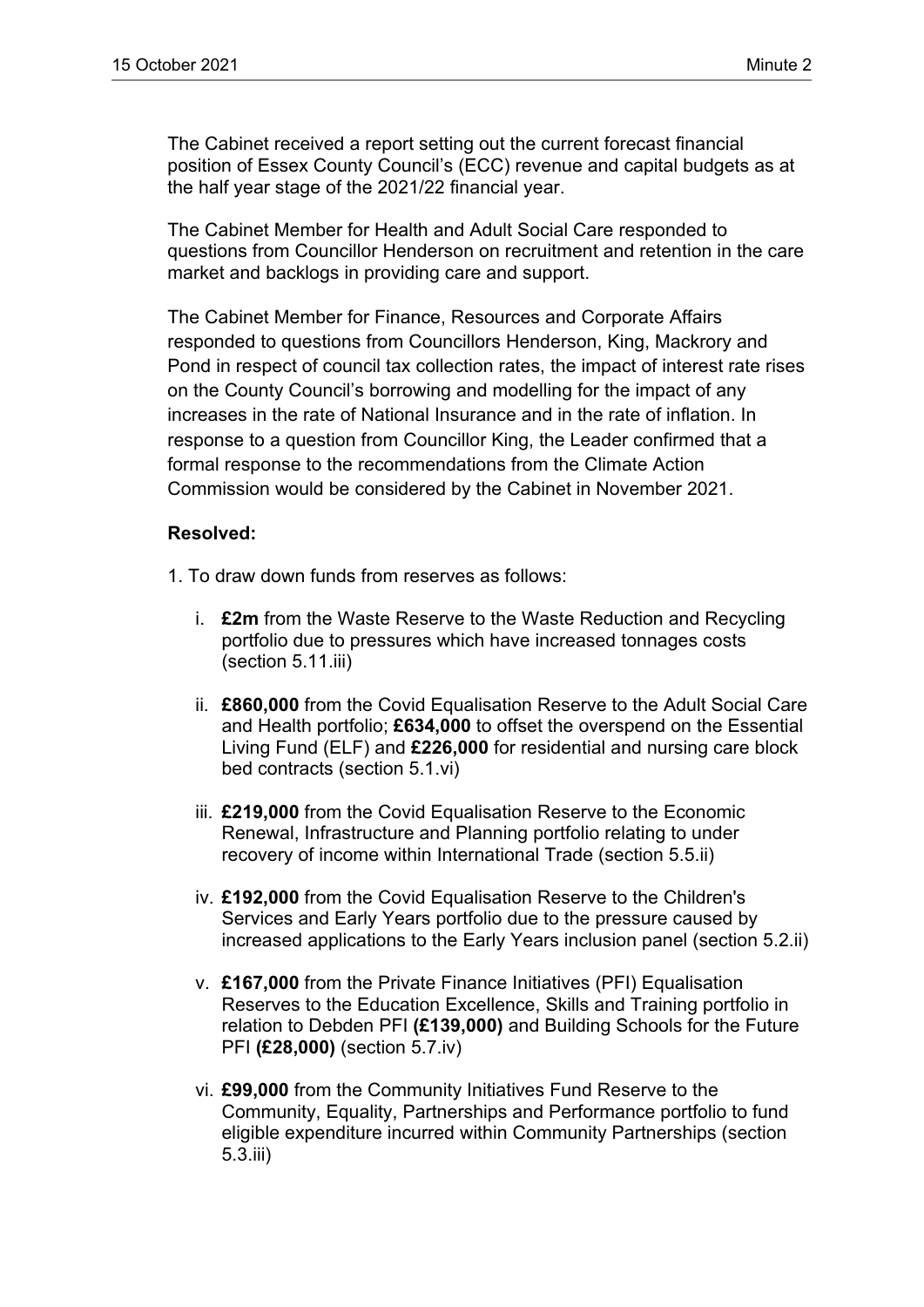- vii. **£85,000** from the Reserve for Future Capital Funding to the Highways Maintenance and Sustainable Transport portfolio relating to expenditure incurred on benefits realisation studies for SELEP and DEFRA (section 5.9.ii)
- viii. **£80,000** from the Covid Equalisation Reserve to the Devolution, the Arts, Heritage and Culture portfolio relating to Gypsies and Travellers in respect of loss of income on rent and lettings (section 5.4.ii)
- ix. **£65,000** from the Bursary for Trainee Carers Reserve to the Education Excellence, Skills and Training portfolio to Adult Community Learning (ACL) in respect of the Nightingale Project (section 5.7.iv)
- x. **£24,000** from the Covid Equalisation Reserve to the Leader RSSS portfolio due to Communications and Marketing costs related to the pandemic (section 5.16.iii)
- xi. **£22,000** from the Covid Equalisation Reserve to the Community, Equality, Partnerships and Performance portfolio to cover the cost of terminating a transport contract for the Youth Service (NCS) (section 5.3.iii)
- xii. **£18,000** from the Commercial Investment in Essex Places Reserve to the Finance, Resources and Corporate Affairs RSSS portfolio relating to the final costs of sale of Schools Payroll (section 5.15.iii)
- xiii. **£13,000** from the Quadrennial Reserve to the Community, Equality, Partnerships and Performance portfolio relating to costs of the May 2021 elections (section 5.3.iii)
- 2. To appropriate funds to reserves as follows:
	- i. **£2.5m** to the Adults Transformation Reserve from the Adult Social Care and Health portfolio appropriating the Social Care Grant settlement to the reserve until it is required (section 5.1.vi)
	- ii. **£1.8m** to the Carry Forward Reserve from the Finance, Resources and Corporate Affairs RSSS portfolio to support the 2022/23 budget as detailed in section 5.15.iii
	- iii. **£1.5m** to the Carry Forward Reserve from the Children's Services and Early Years portfolio to support the 2022/23 budget as detailed in section 5.2.ii
	- iv. **£764,000** to the Covid Equalisation Reserve from the Community, Equality, Partnerships and Performance portfolio relating to funding which is no longer required due to an improved financial position within Essex Outdoors (section 5.3.iii)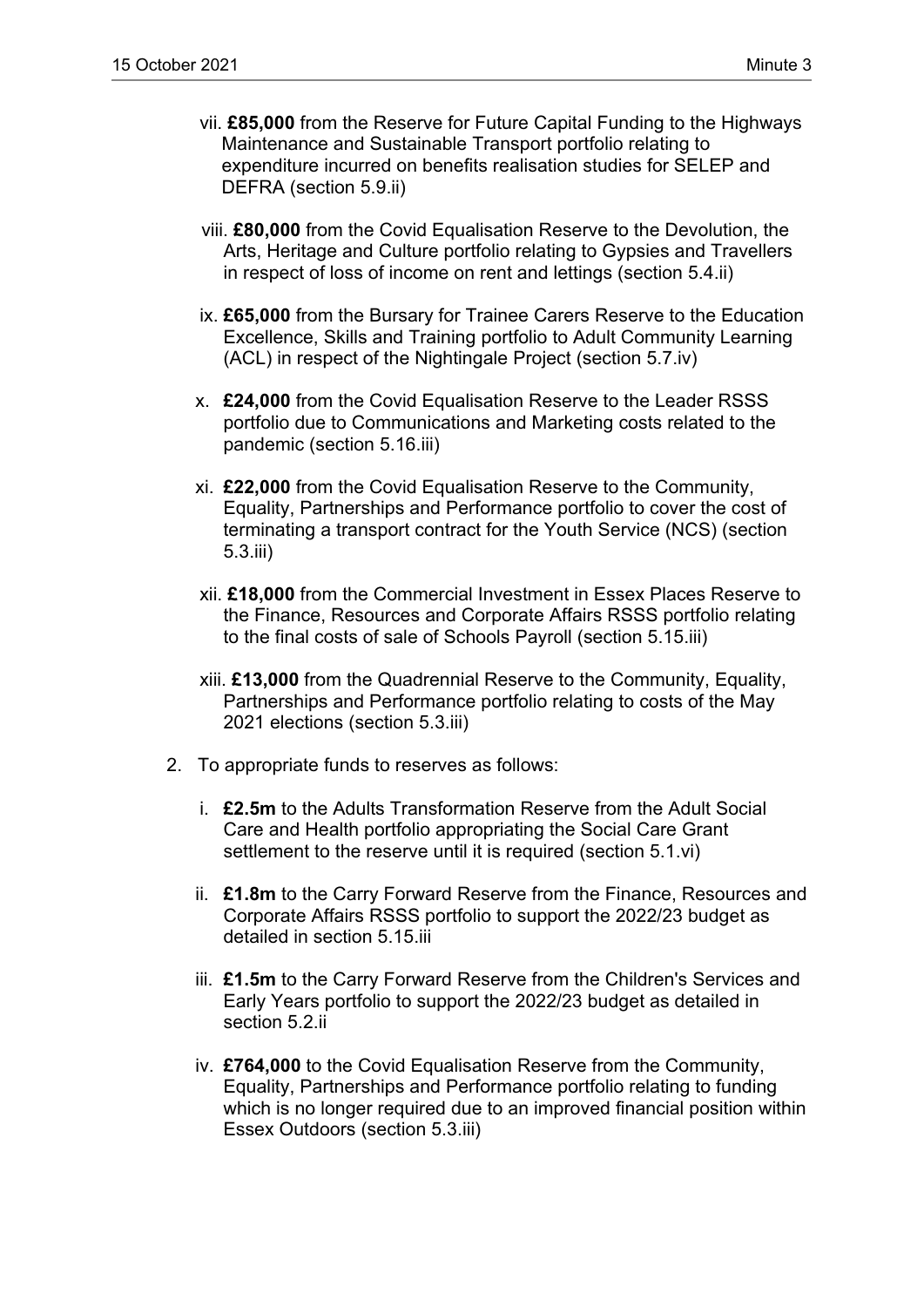- v. **£800,000** to the Carry Forward Reserve from Other Operating Costs to mitigate future interest rate risk (section 5.12.ii)
- vi. **£367,000** to the Collection Fund Risk Reserve from the Finance, Resources and Corporate Affairs portfolio to support council tax funding in future years (section 5.8.iii).
- vii. **£142,000** to the Private Finance Initiatives (PFI) Equalisation Reserves from the Education Excellence, Skills and Training portfolio in relation to Clacton secondary schools PFI (section 5.7.iv)
- viii.**£85,000** to the Carry Forward Reserve from the Community, Equality, Partnerships and Performance RSSS portfolio from Essex Legal Services to cover costs associated with an ongoing Trading standards case which has been delayed due to Covid related court delays (section 5.13.iii)
- 3. To approve the following adjustments:

i. To create a new Everyone's Essex Reserve to set aside resources to support delivery of the Everyone's Essex strategy for levelling up the county and improving lives and opportunities for all our residents, and to transfer **£25m** from the Renewal Fund Reserve, **£10m** from the Equalities Fund Reserve and **£10m** from the Ambition Fund Reserve to this reserve.

- ii. Vire **£195,000** from the Community, Equality, Partnerships and Performance portfolio to Finance, Resources and Corporate Affairs RSSS portfolio to meet pressures relating to a restructure from Service Transformation to Organisation development and talent Management (sections 5.3.iii & 5.15.iii)
- iii. Vire **£33,000** from Community, Equality, Partnerships and Performance RSSS portfolio to Leader RSSS portfolio to part fund a fixed term position within the Partnerships and Equality team (sections 5.13.iii & 5.16.iii)
- iv. Vire **£26,000** within the Finance, Resources and Corporate Affairs RSSS portfolio from Finance to Human Resources in order to support business partnering training capacity across the functional area (section 5.15.iii)
- v. To amend the capital budget as shown in Appendices C (i) and C (ii) which allows for capital slippage of **£10.7m,** capital budget additions of **£6.3m,** capital budget reductions of **£5.7m** and advanced works of **£5.3m** (see section 7.2).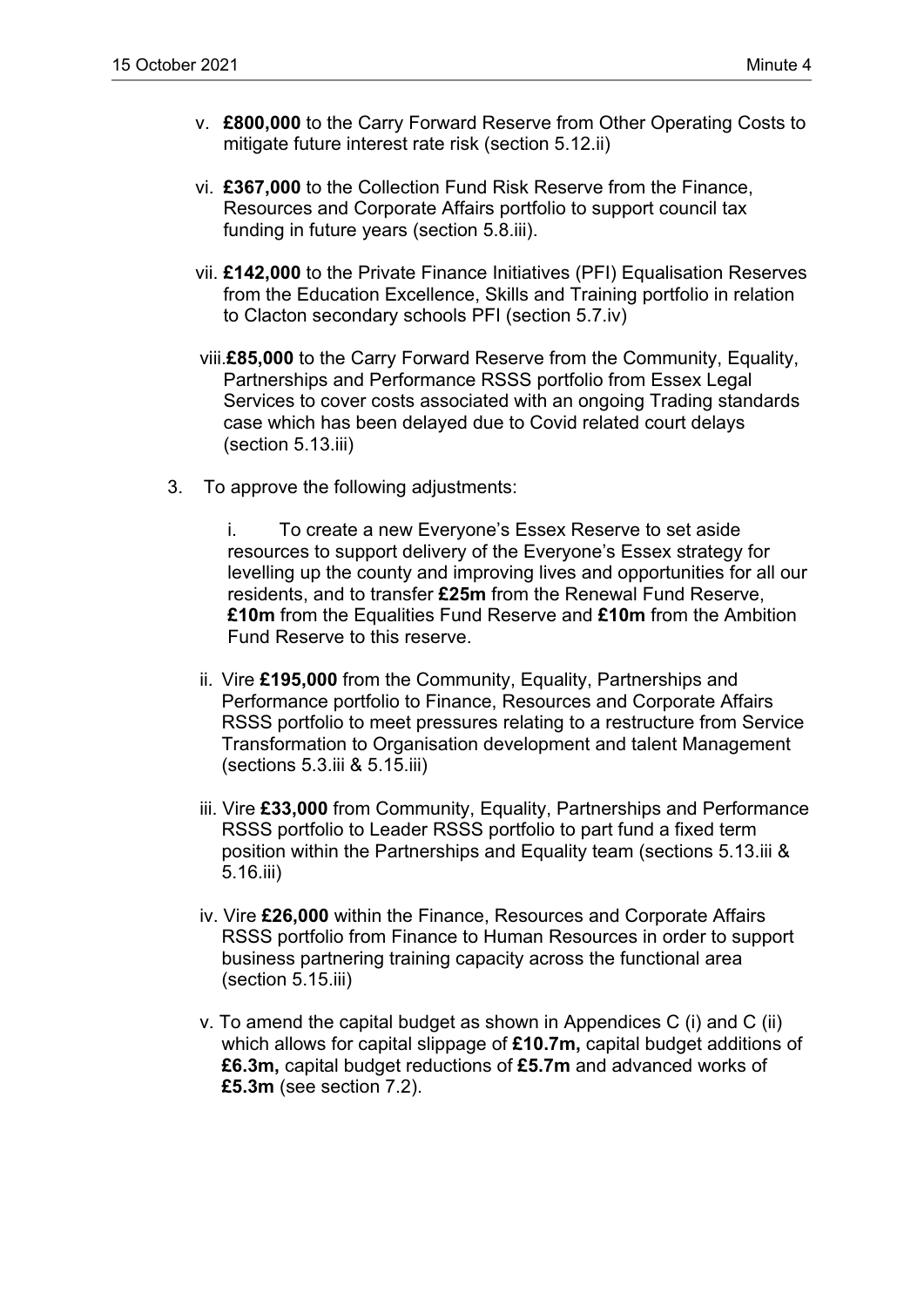# 5. **Bus Back Better: Bus Service Improvement Plan for Essex (FP/091/06/21)**

The Cabinet was asked to agree a Bus Service Improvement Plan which the Council had been asked to produce by the Government as part of the Government's national bus strategy.

The Cabinet Member for Highways Maintenance and Sustainable Transport responded to questions from Councillors Henderson, Mackrory and Pond in respect of cross border connectivity and liaison with adjacent counties, building confidence and incentivising usage, supporting young people in peak times, network franchising, the use of income from fines, investment in the fleet, and partnership working. It was confirmed that the Enhanced Partnership Plan would be presented to the appropriate scrutiny committee.

## **Resolved:**

- 1. It was agreed to adopt the Bus Service Improvement Plan at appendix A to the report.
- 2. It was agreed that the Cabinet Member will take decisions relating to the elements of the Bus Service Improvement Plan that it is proposed will be delivered through Essex County Council's first Enhanced Partnership Plan and Scheme.
- 3. It was noted that there are likely to be additional resources required in order to deliver the Enhanced Partnership Plan and Scheme which are the delivery mechanisms for key parts of this plan and required to be in place by 31 March 2022. A further decision relating to those resource requirements will be included in the paper that is due to be considered at Cabinet in March 2022 to make the Enhanced Partnership Plan and Scheme.
- 4. It was noted that the Cabinet will take the final decision on adopting the Enhanced Partnership plan and scheme(s).

## **6. New Library Building in Shenfield and Associated Development (FP/115/07/21)**

The Cabinet's approval was sought to redevelop the Shenfield Library site to make better use of this public land, create a more energy efficient building, improve a much valued community asset and attract a surplus to be reinvested in public services.

The Cabinet Member for Economic Renewal, Infrastructure and Planning responded to questions from Councillors Henderson, Mackrory and Pond in respect of adjacent trees, sale values of apartments, links with public transport, social value investments and affordable housing, green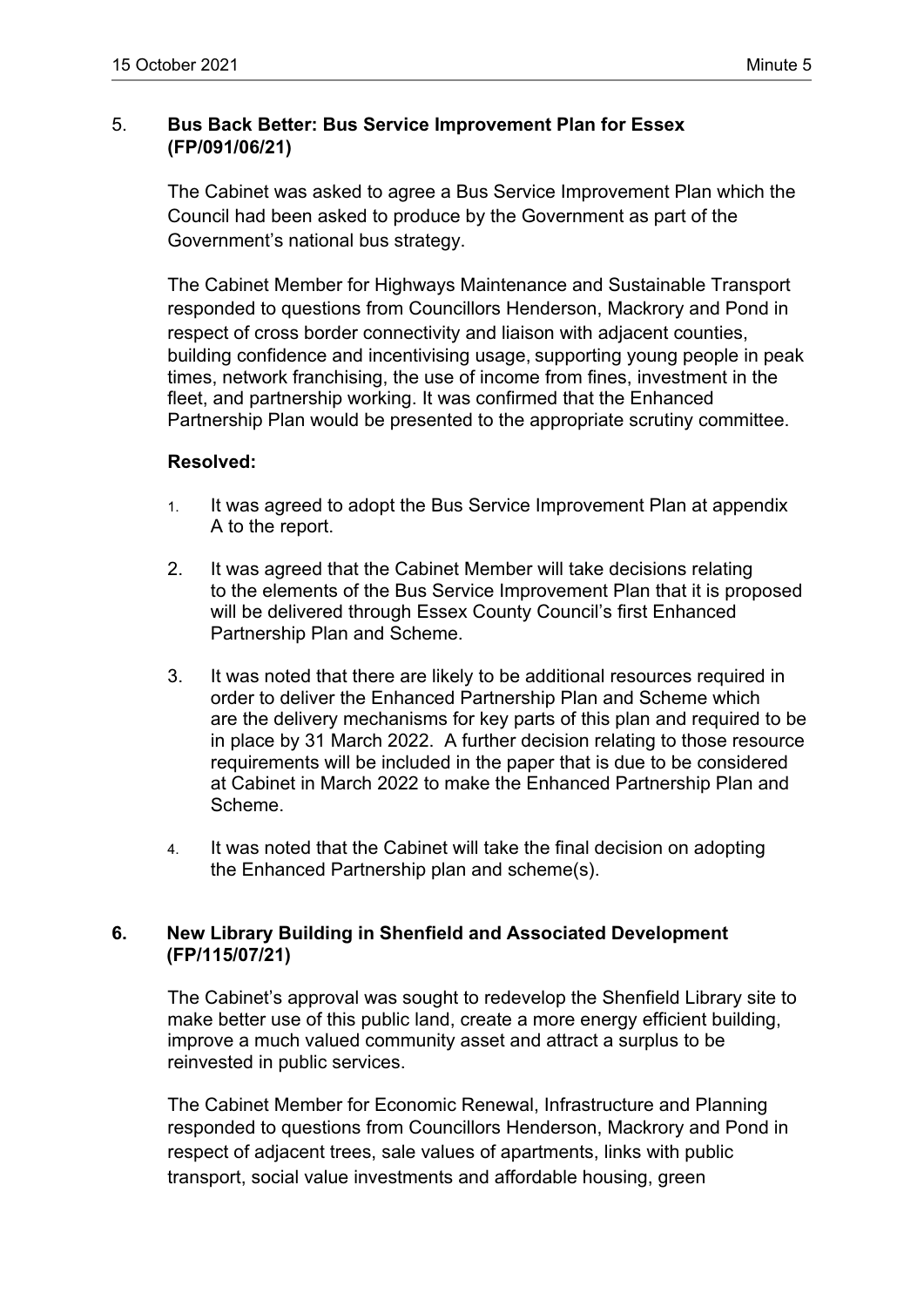technologies and the carbon impact of demolition and fabrication of new buildings.

#### **Resolved:**

- 1. It was agreed to demolish the current Shenfield Library building and replace it with a new scheme comprising a new library, a commercial unit and nine apartments.
- 2. It was agreed to invest from the capital programme to cover the costs of technical design, site preparatory works, demolition, and construction costs as set out in the confidential appendix.
- 3. It was agreed to the drawdown of £85,211 from the transformation reserve (for costs that cannot be capitalised) as set out in the confidential appendix.
- 4. It was agreed to undertake a procurement process for a demolition contractor via the Mitie Facilities Management contract for the demolition of the current building. This is Essex Housing's preferred method of procurement for demolition contractors as it reduces uncertainty for design and build contract bidders and can speed up and therefore lower the overall cost of the project. The award of contract to be delegated to the Head of Essex Housing so long as the cost is within the budget.
- 5. It authorised the commencement of improvement works at Bishops Hill Adult Community Learning Centre to create a temporary library space to be used during the period of works at the current site procured via Mitie Facilities Management contract to start work as soon as possible and avoid delays to the rest of the programme.
- 6. It was agreed to undertake a procurement process and to enter into a design and build contract for the re-development of the Site in line with the planning consent. The design and build contract will be procured under a single stage competitive tender with bids evaluated on 50% quality (including 5% social value) and 50% price. Agree that the Head of Essex Housing may award the contract if it is within budget and in line with our evaluation criteria.
- 7. It was agreed that the private apartments are sold individually through a traditional open market sales approach, through the appointment of a sales agent for the scheme.
- 8. It was agreed that a tenant be found for the commercial unit through a traditional open market approach, through the appointment of a letting agent for the unit who is briefed on the need to identify a tenant that will be complementary to the library.
- 9. It was agreed that the Head of Essex Housing be given delegated authority to accept or reject bids for sales of the nine housing units after